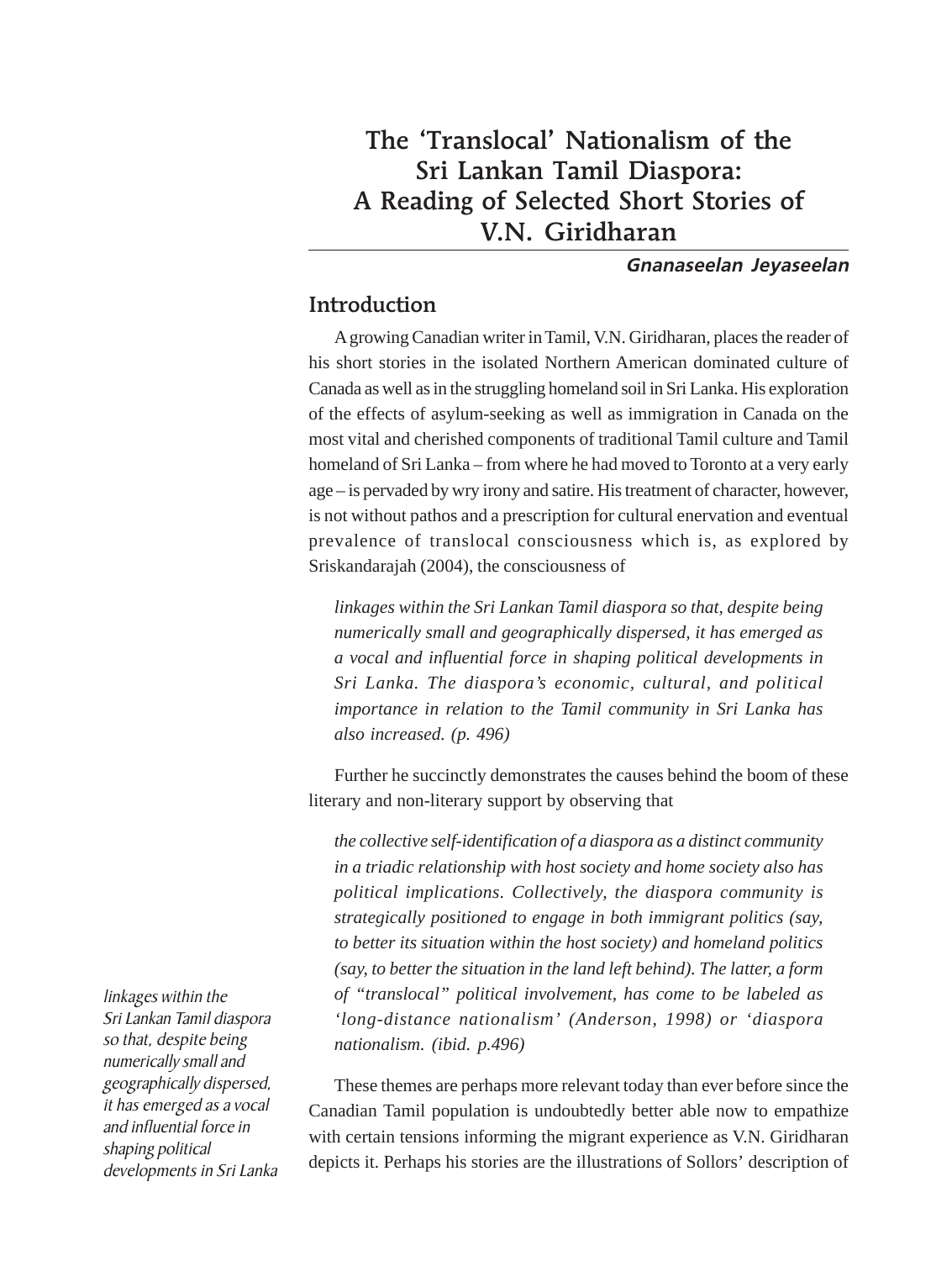the complex psychology of national and ethnic affiliation, "ethnicity ... is a matter not of content, but of the importance that individuals ascribe to it" (1986).

The short stories translated by Latha Ramakrishnan are under analysis here. The writer is a novelist in Canada. He has his publications in Tamil Nadu as well. Indira Parthasarathy, a popular writer of Tamilnadu, had included the story 'Co (w)untry Issue' in the book titled 'Paniyum Panaiyum' ('The Snow and The Palmyra'). The Singapore Government had prescribed his novel 'Pondhu Paravaigal' (Birds of burrow') for the students of Tamil. In addition, he is the editor of a literary website: pathivukal.com.

#### History of Sri Lankan Diaspora

The origin of the Sri Lankan Tamil diaspora could be traced back to the Northeast of Sri Lanka, called Ceylon during the colonial period. While Sri Lanka's total population (around 20 million) is differentiated along ethnic, linguistic, religious, and regional lines, the Sri Lankan Tamils are identified as a distinct community. However, it is in the context of growing political conflict in Sri Lanka that the formation of the Sri Lankan Tamil diaspora numbering around 7,00,000 should be seen. In the decades after independence, rivalry between the island's minority Sri Lankan Tamils and the Majority Sinhalese became the source of intense violent confrontation. The Sinhalese perceived the Tamils to have been a privileged minority during the colonial rule and began to discriminate against the Tamils in the Sinhalese-dominated state apparatus. Several incidents of anti-Tamil violence, such as the 1983 riots in the capital Colombo that resulted in the death of an estimated 3,000 Tamil civilians, led to fear and anxiety among the Tamils that their human security was at stake in Sri Lanka. Consequently, the island descended into a separatist civil war between the Sri Lankan armed forces and several Tamil militant groups, which turned much of the northeast into a war zone (Sriskandarajah, 2004). In its first two decades, Sri Lanka's civil war claimed at least 60,000 lives directly, and resulted in death, destruction and displacement in the northeast. These insecure situations forced the Tamils to seek asylums in the West. Sriskandarajah (2004) says that it is likely, therefore, that one in every four Sri Lankan Tamils now lives outside Sri Lanka and that as many as one in every two Sri Lankan Tamils has been displaced.

The Sinhalese perceived the Tamils to have been a privileged minority during the colonial rule and began to discriminate against the Tamils in the Sinhalesedominated state apparatus

#### Identity crisis

Canada has experienced the heaviest influx of immigrants with many recent immigrants having come from the nations of Asia. These Asians are typically faced with varying degrees of prejudice, resistance, and exclusion from the dominant culture and must also straggle to find a space for their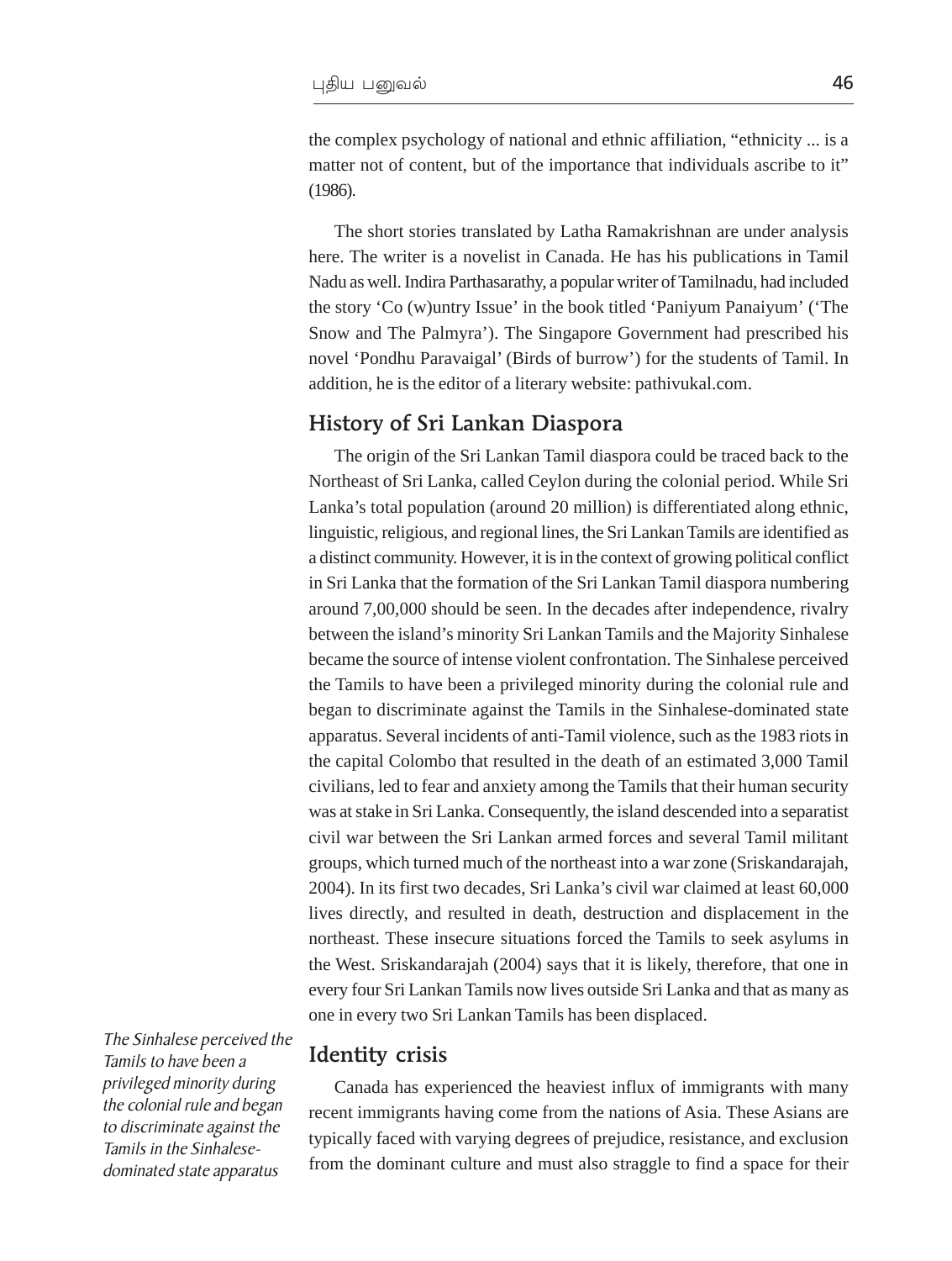own indigenous tradition and ideology in the new home. These have become increasingly prominent literary themes. The quest for self-definition and the generational divide among members of first and second generation Tamil immigrant families and communities have encouraged many to revisit the homeland during the recent Ceasefire Agreement period (2002). R. Dharani (2004), a critic writing on V.N.Giridharan's fiction has this to say:

*There is an other group of writers who represent the tenuous nature [of freedom of the Tamils and tend to reflect not only of the deep and](#page-3-0) sturdy roots of their struggle in an alien land, but also of the growing and deep felt need of Tamils, living as political refugees to go back to their roots - in search of their own identity. Some had given [expression to this need in English. The literature of these people is](#page-4-0) called 'Pulam Peyarnthor Literature' (the literature of the expatriates).(www.geotamil.com/ctamils R\_DHARANI\_ON\_VNG.htm)*

V.N. Giridharan reveals the altered fiber of a community that has tried to adhere rigidly to the traditional ideals of an idealized Tamil culture in a North American nation that physically serves as home, yet remains insistently alien. Recognizing the ambiguity of the boundaries of diaspora, he presents the plight of the diaspora which can not still feel a homeland as a place that has to be imagined by nurturing a sense of communal distinctiveness, socially though not geographically. Under these circumstances, the imagination of "home", however, does not have to take the shape of a particular community rooted in a particular sort of place, whereas modernist theories of nation conceptualize nations as a particular community rooted in a specific place, geography, or physical setting (Billig 1995).

Whenever the homeland people who have their relatives and friends in the immigrated countries contact them over the phone or letter, the immigrants never fail to express emptiness, a sense of boredom resulting from the mechanized life style and a reservation to mingle with the host community resisting assimilation into their socio-cultural framework. Though they express a yearning to be in their mother land within their familiar social and physical setting, their priority for personal, political and economic security lures them to settle in these new lands.

The long-hour monotonous odd jobs and labors do not satisfy their fundamental longings for socio-cultural identity. They are not able to find themselves a political identity in their host countries. These are the identities which can give fulfillment and complete meaning to their personal and social life. As a result, their social conscience pushes them to see a wide gap

Under these circumstances, the imagination of "home", however, does not have to take the shape of a particular community rooted in a particular sort of place, whereas modernist theories of nation conceptualize nations as a particular community rooted in a specific place, geography, or physical setting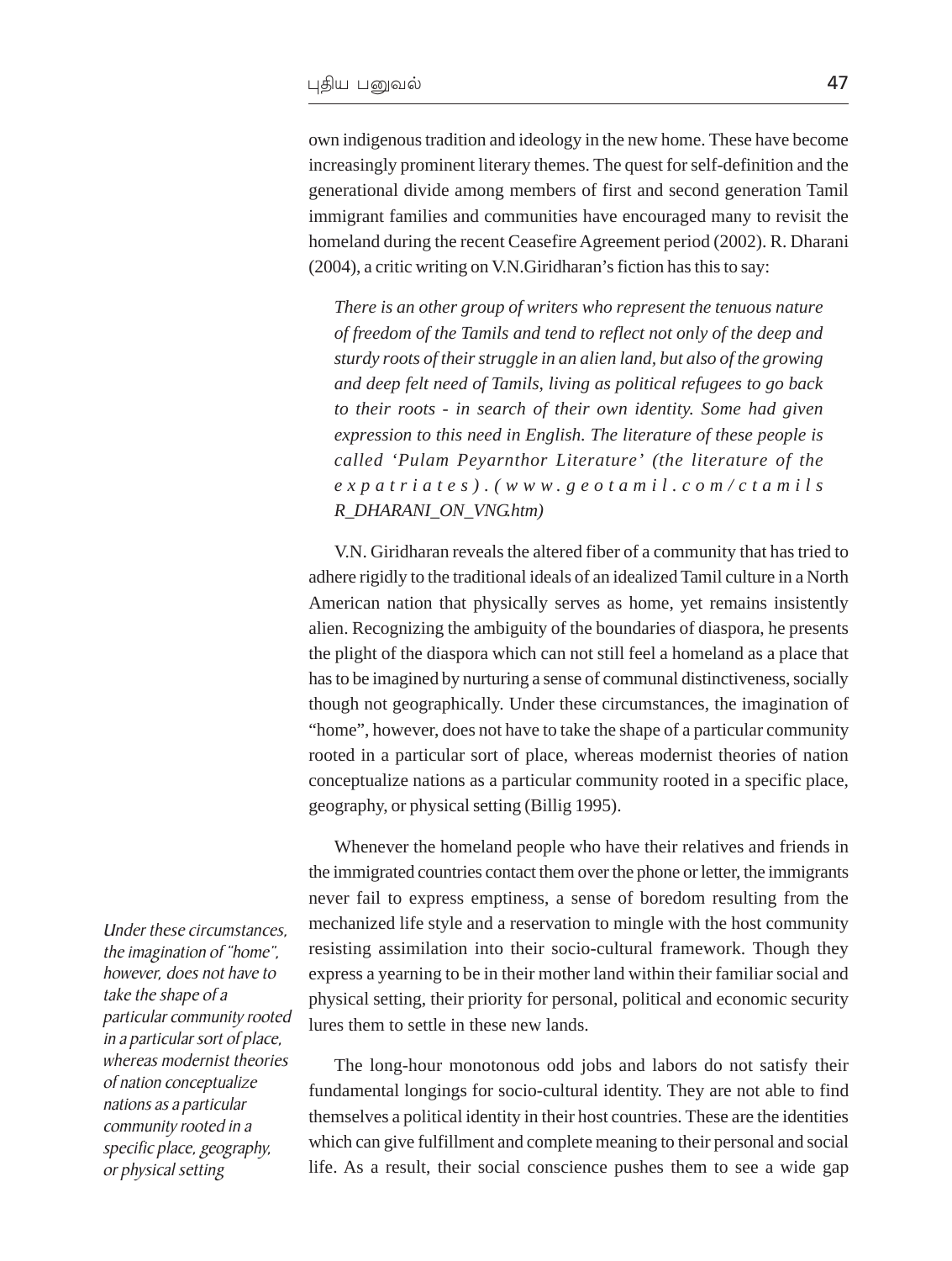<span id="page-3-0"></span>between what they feel as a 'wild freedom' in their new land and what their kith and kin feel as a 'wild fiefdom' in the homeland. This gap creates a vacuum in life in the west and instills a thrust to practice a long distance nationalism and culture in their host land. It also persuades them to support the political struggle financially and instills in them a moral commitment to the political resistance in their homeland.

#### Locating the story in the homeland context

In the short story **An End and A Beginning**, a unique turning point takes place in the plot and theme which is very radical within the setting and the context of the socio-cultural standards of the Tamil homeland in Sri Lanka. The story is about two childhood friend-a young married woman Yamuna living in Jaffna and a young bachelor Rajendra working in Colombo during the relative calm period "after *the exit of foreign battalions*". During the conflict, people living within the intensive conflict affected Northeast were rarely allowed to travel to the southern Sri Lanka and those who travelled would be either employees working in the public and private sector establishments in the South, or traders or would-be migrants planning to leave the country. It would them take years to pay a visit home. It is when Rajendra comes back to his village in Jaffna from Colombo that, the story unfolds: his childhood friend Yamuna, now married and a mother of a child, is facing a family crisis due to her becoming a sexually abused victim of a soldier.

அவளது கலியாணத்துக்குக்கூட நான் போகவில்லை. மோதலும் இரத்தக்களரியுமாக நாடிருந்த சூழ்நிலையில் நடந்த அந்தக் கலியாண தினத்தன்று சந்தேகத்தின்பேரில் கொழும்பில் கைது செய்யப்பபட்ட இளைஞர்களில் ஒருவனாக நான் இருந்த நிலையில் . . . இந்த இருவருடங்களில் எத்தனையோ மாறுதல்கள். ...வாழ்வே ஒரு மோதல்தான். தப்பிப்பிழைத்தல் தான். இந்த மோதல்களிற்குள் இன்னுமொரு மோதலாக தப்பிப் பிழைத்தலாக... நடந்து முடிந்த சம்பவங்கள். இன்று மழை விட்டும் தூவானம் விடாத நிலை. (ஒரு முடிவும் விடிவும், அமெரிகா: சிறுகதைகளும் குறுநாவலும் ப. 49)

Thiayagarajah, Yamuna's husband, unable to bear the shock of his wife's present state begins *'treating her with utmost disdain and contempt at a time when his support and companionship were needed by her the most'*. He abandons her. Rajendra cannot bear this atrocity:

இவளிற்கு இந்த நிலை வந்திருக்க வேண்டாம். எனக்குள் லாமுறை கூறிக்கொண்டேன். பாமாய்ப் போன சமூகத்தின் மேல் கோபம் கோபமாய் சலிப்பும் வெறுப்புமாய் வந்தது. அவளது

கலியாண தினத்தன்று சந்தேகக்கின்பேரில் கொழும்பில் கை<u>து</u> செய்யப்பபட்ட இளைஞர்களில் ஒருவனாக நான் இருந்த நிலையில்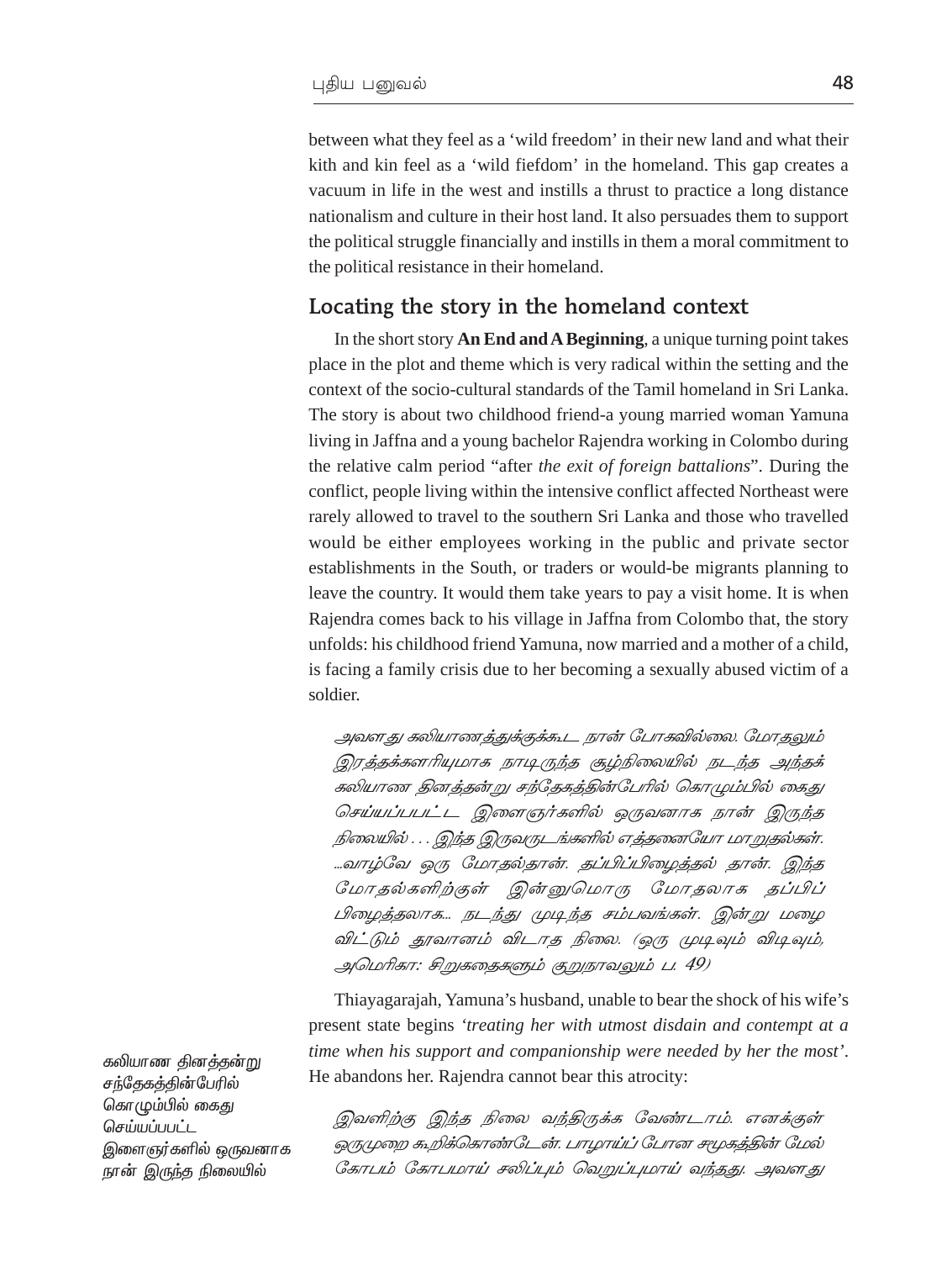<span id="page-4-0"></span>இந்த நிலைக்கும் இந்தச் சிந்தனையோட்டங்களும்  $I$ நடைமுறைகளும் அல்லவா காரணம். (மேற்படி பக். 47, 48)

Rajendra takes a radical decision-a decision which, he knows, everybody would generally oppose, that is, to marry her.

Here, the interesting idea is that a diasporic writer fictionalizes the traditional themes of chastity of women and sanctity of marriage from a western radical point, in the setting of the Sri Lankan conflict. The writer might have acquired this radical thinking of marrying a divorced or abandoned woman, especially a mother, from his host county where this is taken for granted. It is noted that among the Sri Lankan Tamils marrying a widowed woman is an appreciable thing and many have exemplified it, but marrying an abandoned and sexually abused mother in Sri Lanka is really radical thinking! But by making the character Rajendra, who is not a migrant but a native, carry out this radical act, the writer locates his translocal radicalist thinking within the Sri Lankan society and through, the character, the writer expresses his yearning for a social transformation to take place in Sri Lanka.

Generally for the homesick immigrants, their countrywomen embody the fidelity and acceptance that elude them in a hostile new land. This nostalgia drives them to create a romanticized ideal of these women onto which they project their memories of and desire for their homeland. But in this story, the writer sees his homeland's victimized woman from a new perspective of radical reform.

## Locating the story in the diasporic Context

**'Co(w)untry Issue'** is a story about a character called Ponnaiya, who, on his way to get his vehicle serviced, sees a cow fighting for its freedom in the middle of the main road. It has escaped from the nearest slaughterhouse and is now blocking the road. Some including the slaughterhouse men are trying to chase it away from the road. Ponnaiya is really astonished to watch the cow fight to get away from these people and to be free. This evokes the memory of his own native land, where his people are treated in the same manner. Here the cow struggles for its freedom from its slaughterers and wants to go back where it lives with its family. The choice for the cow is to oppose the crowd or be put into the slaughterhouse again. Ponnaiya finds it a heart-rending because he too has witnessed its pathetic situation and empathizes with the cow:

the interesting idea is that a diasporic writer fictionalizes the traditional themes of chastity of women and sanctity of marriage from a western radical point, in the setting of the Sri Lankan conflict

உளரில் இருப்பவர்களின் நினைவுகளும் எழாமல் இல்லை. இந்த மாட்டைப் போன்ற நிலையில் இருப்பவர்கள் எத்தனை பேர்...? அரைகுறையாகத் தப்பி மீண்டும் அகப்பட்டவர்கள் தப்புவதற்கு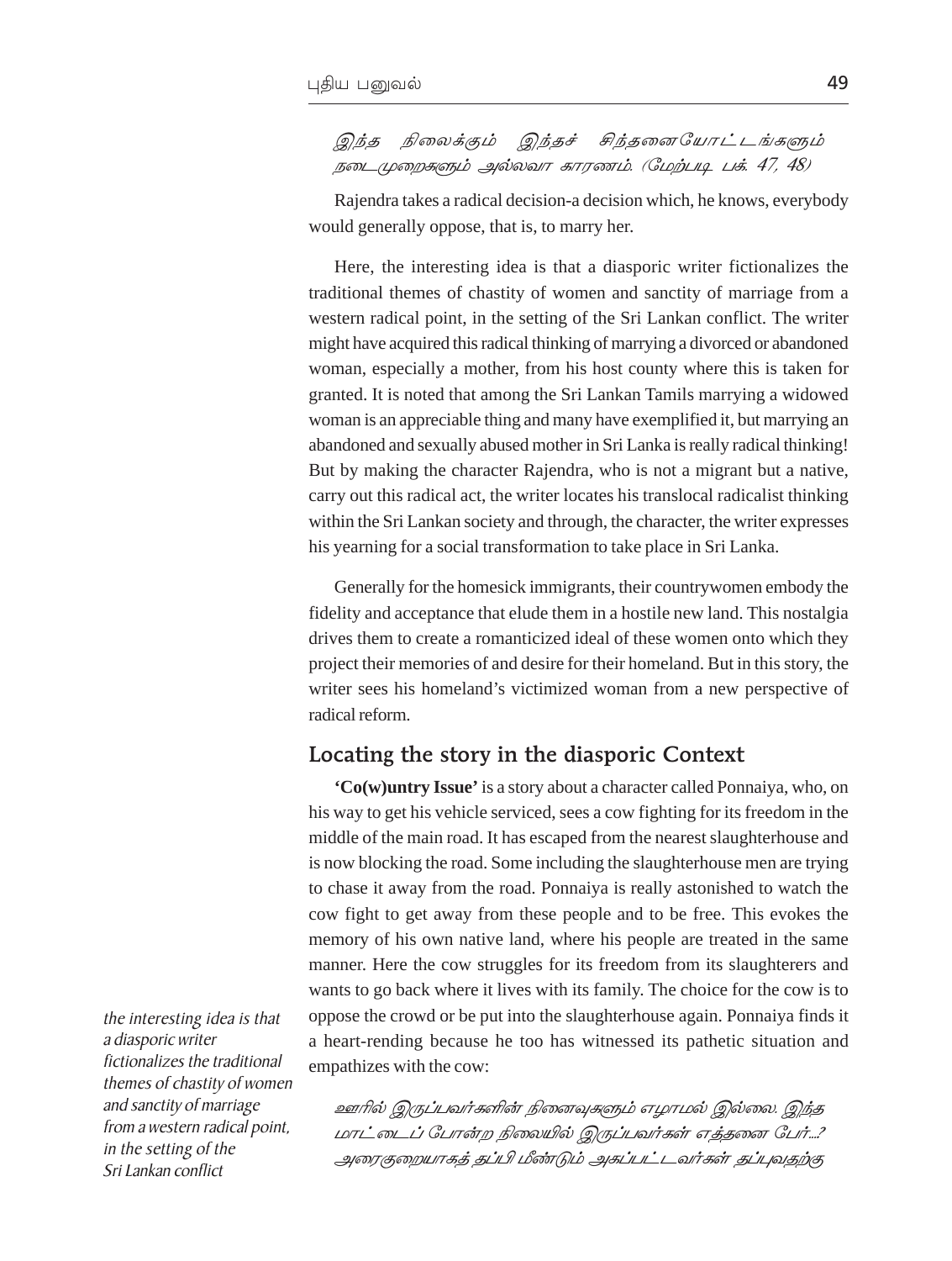## முடியாமல் சமாதியாகிப் போனவர்கள்... ஒரு மா(நாட்டுப்) பிரச்சினை, அமெரிகா சிறுகதைகளும் குறுநாவலும்) பக். 2526

He wants to buy the cow and take it to his own apartment, but knows that would be impossible. Further, he identifies his life in the living is similar with the present plight of the cow. He realizes that he cannot help it in this land, which is not really 'his'. If it had been Jaffna, he could tie the cow in the backyard thus saving it from these slaughterers, but it is not possible in his narrow apartment. At last, the tragedy comes to an end when the cow is shot with a tranquilliser and taken to the slaughterhouse again. Ever after, Ponnaiya feels strongly for the cow. Its determined fight for freedom makes him yow not to eat meat in future as he had done while in Sri Lanka. There is a symbolic allusion to the oppressive forces of the Sri Lankan majoritarianism and the indifferent attitude of the International Community towards the Tamil's plight:

மாடு தன்னுயிரைக் காப்பதற்கானதொரு ஜீவமரணப் போராட்டத்தில் ஈடுபட்டிருக்கின்றது. இதை அடக்க வேடிக்கை பார்க்க படம்பிடிக்க ஒரு கூட்டம். ஒன்றிற்கும் செயல்படி ( $\mu$ )  $\mu$  $\pi$  $\pi$ , இயலாத கூட்டம்! (மேற்படி 27)

Further the spread of slaughterhouses alludes to the increase in oppressive violent forces on the globe in various forms: on ethnic, colour, and religious lines. The narrator reveals that the diasporic community has a necessity to accept and adapt to these forces in the globe:

இடப்புறத்தில் கனடா பக்கர்ஸின் ஸ்லோட்டர் கவுஸ் பெரியதொரு இடத்தைப் பிடித்துப் படர்ந்திருந்தது. <u>ஒவ்வொருநாளும் நூற்றுக்கணக்கான மாடுகளைத் துண்டு</u> СПТДИ ОПТИОБТ(Б БЕТИЦЕ БА

பொன்னையா இயற்கையிலேயே சிறிது கருணை வாய்ந்தவன். ஏனைய உயிர்களின்மேல் அன்பு வைக்க நினைப்பவன். ஊரிலை இருக்கும் மட்டும் சுத்த சைவம் தான். இங்கு வந்ததும் கொஞ்சங் கொஞ்சம் மாறிவிட்டான். 'இங்கத்தைய கிளைமாட்டிற்கு இதையும் சாப்பிடாட்டி மனுசன் செத்துத் துலைக்க வேண்டடியது தான். (மேற்படி ப. 54)

The story 'Manhole' unfolds the tragic tale of the life of most of the refugees who live in the manholes. There are two characters-an Indian Refugee, and a Nigerian taxi-driver, who is happy to address himself as 'chief'.

'எனக்கென்ன… நான் எப்போதுமே ஓ. கே. தான்' என்றுவிட்டுச் சிரித்தான். அருகிலிருந்த சாமியும் சிரித்தான். இவன் உண்மையிலேயே ஒரு 'சீவ்'. இவனது சொந்த நாடான

There is a symbolic allusion to the oppressive forces of the Sri Lankan majoritarianism and the indifferent attitude of the **International Community** towards the Tamil's plight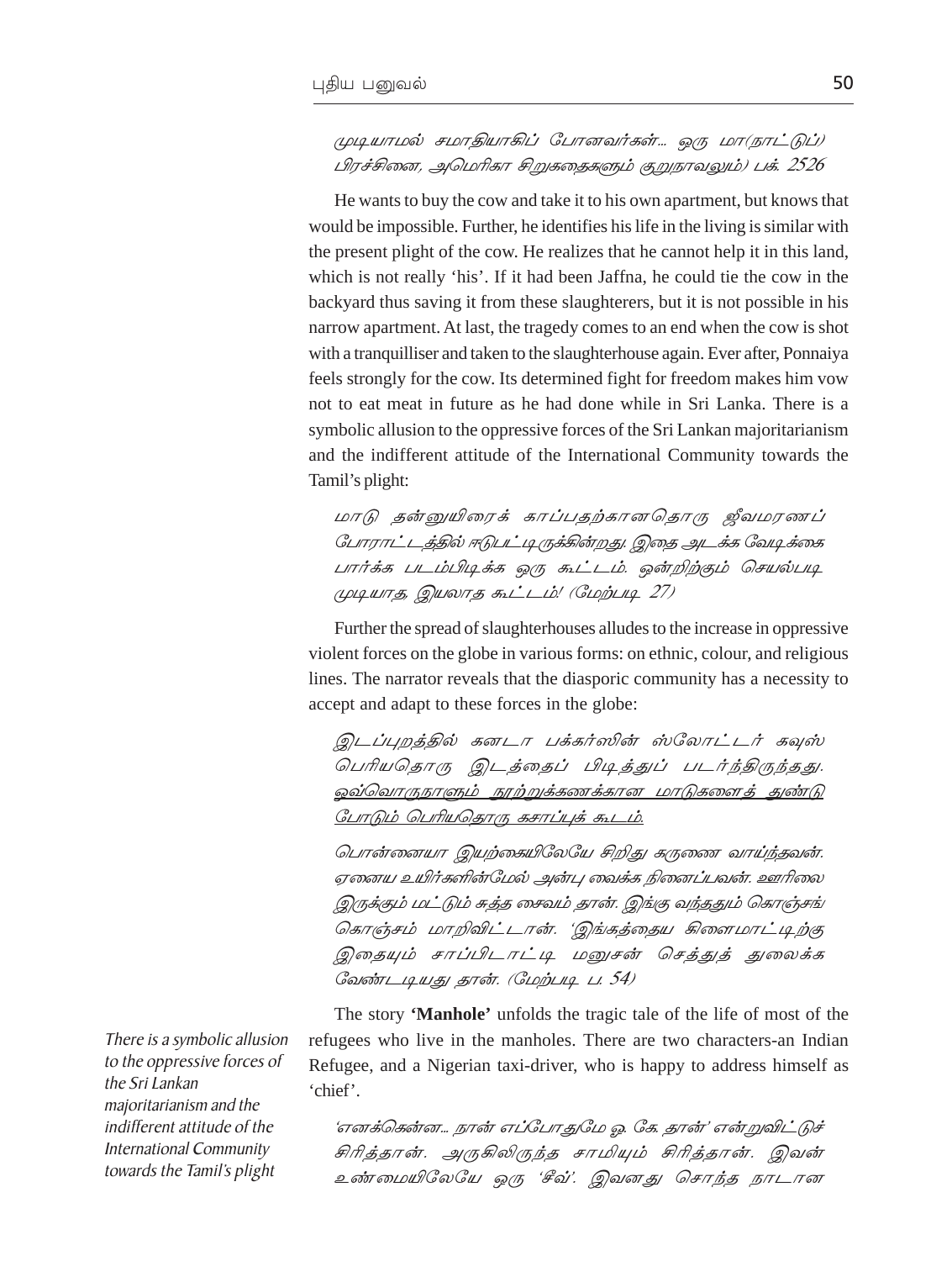நைஜீரியாவில் இவனை நம்பி, இவனிற்குக் கீழ் மூவாயிரம் பேர்களிருக்கின்றார்கள். இவனது இனம் நைஜீரியாவிலுள்ள பல ஆதிக் குடிகளில் ஒன்று. ஒவ்வொரு முறையும் இவனது ஒப்புதலிற்காக பத்திரங்களை இங்கு அனுப்புவார்கள். இங்குள்ள பல்கலைக் கழகமொன்றில் பட்டம் பெற்றவன். 'வின்ரர்' இல் இங்கு டாக்ஸி ஓட்டுவான். 'சமர்' என்றதும் நைஜீரியாவிற்கு ஓடிவிடுவான். இவனது மக்களிற்கு இவன் இங்கு டாக்ஸி ஓட்டுவது தெரியாது. தெரிந்தால் இங்கிருக்க விட்டு வைக்க மாட்டார்கள். இவனைப் போல் வேறு பல 'சீவ்' களும் டாக்ஸி ஓட்டுவதாக ஒரு முறை இவன் கூறியிருந்தான். (மான்ஹோல், அமெரிகா சிறுகதைகளும் குறுநாவலும்) பக். 2526 ப. 11)

The pain of living away from the homeland is reflected in a different perspective, which includes the blacks, and the Indians in addition to Sri Lankan Tamils. The empathy shown mutually among them is really heartening. What binds them together is the identity crisis of living as refugees doing odd jobs. They were well off in their country with social respect and they found some meaning in life over there. The mysterious Sami (saint) sitting on the manhole, looking sarcastically at the Parliament building, is an apt description of symbolic value, decrying the significance it has to 'the real natives' of Canada and the callous disregard for the refugees settled in the country politically, culturally, and economically.

"ஹாய் 'சீவ்' எப்படியிருக்கிறாய்" என்றான். ஆபிரிக 'சீவ்' அமெரிக 'சீவ்' வைப் பார்த்து குசலம் விசாரிக்கின்றான். சாமியின் இனத்தவர்கள் ஒரு காலத்தில் அமெரிக்கக் கண்டத்தையே ஆண்டவர்கள். ஆண்ட பரம்பரையின் வாரிசுகளில் ஒருவன் இன்று சிறுபான்மைக்குள் சிறுபான்மையாக வாழ்ந்து கொண்டிருக்கிறார்கள். (மேற்படி பக். 11, 12)

The refugees have to find their own ways of survival in the distant wealthy land which alienates them individually and collectively, not recognizing or valuing their identities at all levels-human, familial, social, political, cultural and economic 'living and being' in Canada. Wit and humour are displayed in the native white Canadians calling everybody-no matter which part of South Asia they come from-'Indians'. This mere overgeneralized, indifferent naming suppresses or hides the diversity of linguistic, ethnic, national, religious and social identities they have. At last, Sami dies in the manhole itself in isolation, devoid of any respect and meaning either for his living or for his dying. Only the refugees feel pity for the fellowrefugees, nobody else. The story winds up with a paradoxical juxtaposition of the glowing light of the Ontario Parliament building with that of the darkness of the manhole.

The pain of living away from the homeland is reflected in a different perspective, which includes the blacks. and the Indians in addition to Sri Lankan Tamils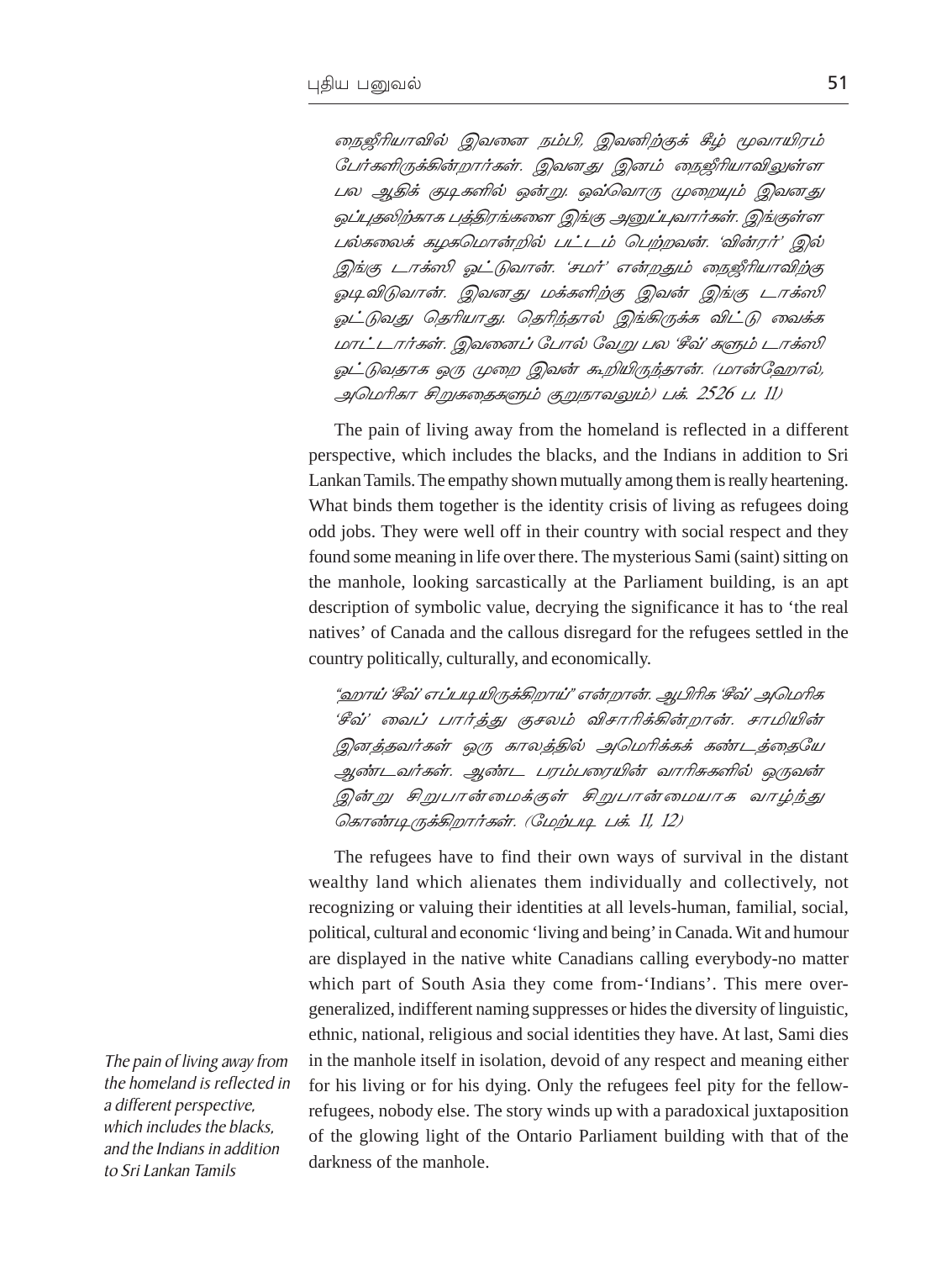The story 'Husband' further illustrates the condition of migrant labourers doing odd and ordinary jobs in these lands of hope and prosperity. In a code language they have evolved among themselves, 'playing guitar' means 'washing the dishes' in a restaurant. Here the dish-washer recalls his friendship with Greeks, before coming to the restaurant. He identifies his Tamil people with the Greeks in talking about their past glory. The narrator is now exposed to the vagaries of winter in Toronto. This strange and extreme physical climatic condition is compared with the figurative climate of conflict in his homeland. He begins to think of his homeland nostalgically.

இன்று நம்மவர் சீரழிந்து கொண்டிருப்பதற்குக் காரணமே நாட்டு நிலைமை தான். நாட்டு நிலைமை தானே எல்லோரையும் ஓடஓட விரட்டி வைக்கிறது. அதனால்தானே பிரச்சினைகளும். நாட்டு நிலைமை மட்டும் சீராகட்டும் தற்போது நடைபெறும் சீரழிவுகள் அரைவாசியாகக் குறைந்துவிடும். என்று நண்பனொருவன் கூறிக் கொண்டிருந் தான். (கணவன், அமெரிகா: சிறுகதைகளும் குறுநாவலும் ப.43))

The story also focuses on the suspicion of the narrator about his wife. This points to the psychologically and culturally torn situation of immigrant male refugees whose spouses, while being illegally smuggled in, are, many a time, sexually harassed or abused by the agents of the illegal human trafficking. This creates suspicions among the males who are continue to map their cultural identity exclusively on to the chastity of women and thus, hesitate to marry non-Tamils. Ironically, this too forces them to morally support the cultural revival, one of the many offshoots of the Tamil nationalist struggle in Sri Lanka.

In the story The Homeless, the narrator encounters a bushy moustached middle aged South African man, Clarke who holds a plastic container with a label written as 'Clarke for Toronto Mayor'. The man is determined to contest the election of Toronto Mayor though he is homeless and dwells on *the streets*. This surprises the narrator and, on further inquiry, the South African reveals the secondary treatment the refugees get here. By winning the election, he hopes to fight for the emancipation of the refugees in the city. The narrator, amused at his decision, compares his saying to a lunatic's statement taken from a fictional Sri Lankan comic story, but finally realizes his worth. "Though Toronto city is bustling with activities, the narrator perceives it in chaos". Thus, he alienates himself from this immediate environment and views the brave albeit poor Clarke as a rebel fighting against the injustice meted out to them. The narrator identifies his social homelessness with Clarke's physical homelessness. Clarke's determination to fight back symbolizes the Tamils' determination to fight back in their

The man is determined to contest the election of Toronto Mayor though he is homeless and dwells on the streets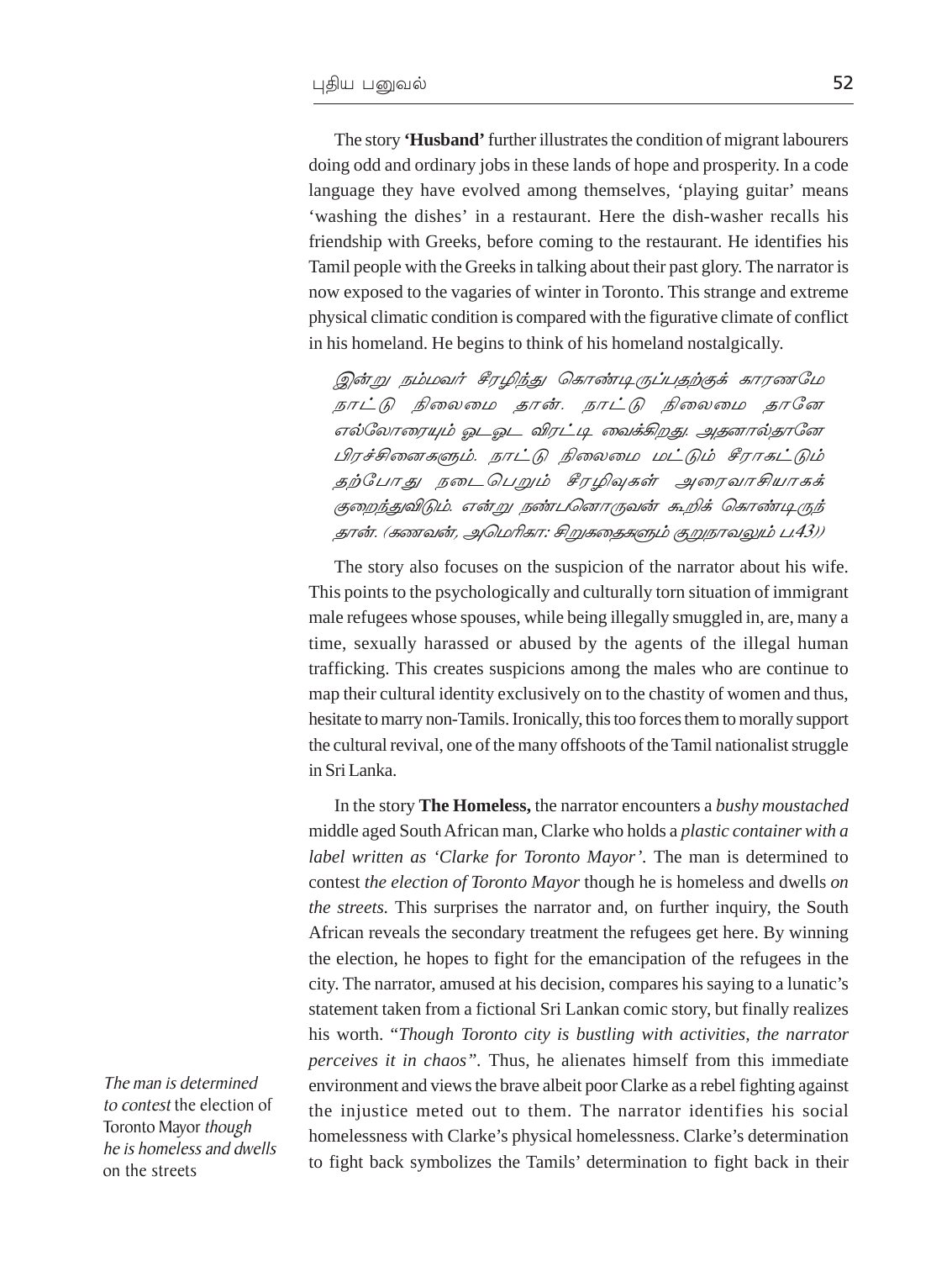homeland. In the past he had been a drug seller and a pimp but now he is a changed man. He says:

அதன் பின் தான் உணர்ந்தேன்..காசு தான் வாழ்க்கை அல்லவென்று..தற்போது என்னுடைய நோக்கமெல்லாம் மக்கள் அனைவரையும் நேசிப்பது தான்..உண்மையாக நேசிப்பது தான்... உனக்குத் தெரியாது....மேலும்..." என்று நிறுத்தினான். "என்ன நிறுத்தி விட்டாய்...?' ஆர்வம் ததும்பக் கேட்டேன். 'நான் இந்த சிக்னலில் பிழையாகக் கடந்தால் நிறுத்தப்படுவேன். அறிவுரை கள் கூறப்படுவேன். காவல் துறையினர் கண்டால் என்னை விடமாட்டார்கள். உன்னையும் தான்.. ஆனால் ஒரு வெள்ளை யினத்தவருக்கு இவ்விதமானதொரு நிலை ஏற்படுமென்று நீ நினைக்கின்றாயா? வந்தேறு குடிகள், சிறுபான்மையினர் அனைவரும் நன்கு பாதிக்கப்படுகின்றார்கள். அவர்கள் அனைவருக்கும் நான் உதவ வேண்டும். அதற்காகத் தான் நான் இந்தத் தேர்தலில் போட்டியிடவுள்ளேன்....' (வீடற்றவன், http:/ /www.geotamil.com/ctamils/vng\_stories.html)

Like Clarke, he too yearns for a change in the life style of the diasporic community! It symbolizes a thrust for altered socio-cultural and translocal political practices in Canada. The narrator says:

இந்த மாநகர் ஒவ்வொரு நாளும் இத்தனை வருடங்கள் கழிந்த நிலையிலும் எனக்குப் புதுப் புது அனுபவங்களைத் தர மறந்ததே யில்லை. இதனை அறிதலென்பது முடியாத செயல் போன்று பட்டது. கடலின் ஆழத்தை விட இதன் ஆழம் அதிகமாக விருக்கலாமென்று புதியதொரு பழமொழியினை உருவாக்கும் அளவுக்கு ஆழமானதாக எனக்குப் பட்டது. (மேற்படி)

Here, he is struck by both the positives and the negatives of the city life in the West. The diversity of human identity seems to him really a diversion from a real life purpose for people like him-the asylum seekers. The development seems to him a subtle discrimination against the powerless, the landless, the homeless, and the jobless. In this story, the writer insists on the concerns of the diasporic literary writers addressing the issues of the land of settlement relating to the diasporic community as being apart from the concerns of traditional immigrant literature, which has become suspect precisely through its tendency to reinvent "nationalism" in order "to substantiate politically motivated feelings of peoplehood" (Sollors, 1986).

In the story titled Mice, the narrator encounters the problems of cockroaches in his apartment first, and later, when he moves with his family to another apartment, he encounters the problems of rats. To pacify his wife, who complains about this, and to safeguard his child, he tries to catch the mice using mousetraps. One day, he stealthily watches the movement of a

கடலின் ஆழத்தை விட இதன் ஆழம் அதிகமாகவிருக்கலா மென்று புதியதொரு பழமொழியினை உருவாக்கும் அளவுக்கு ஆழமானதாக எனக்குப் பட்டது.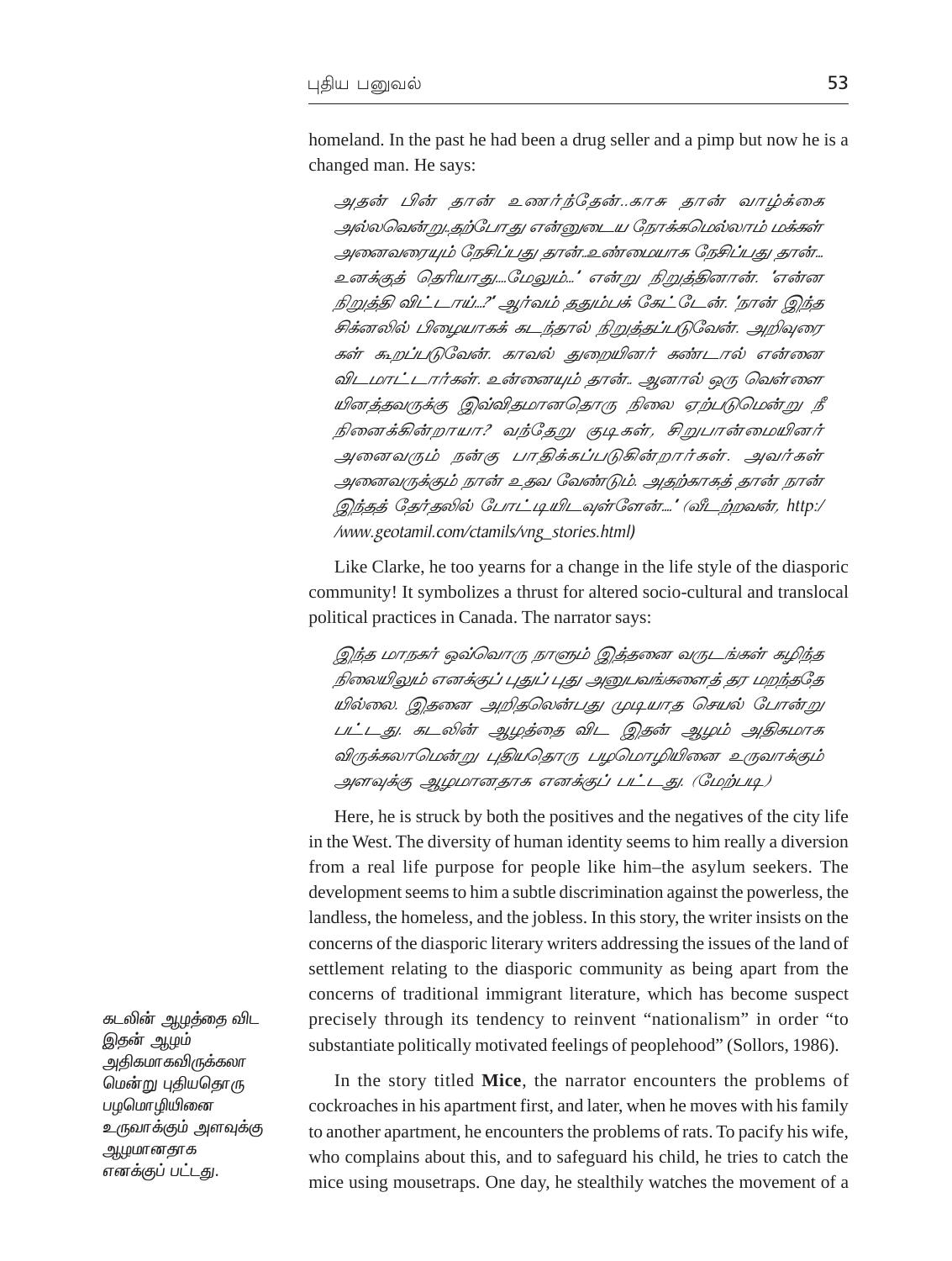mouse and its attempts at reaching the food at the dining table by working hard to climb the table. Philosophically, he reflects and wonders at its determination, speed and hard work in attaining its objective. This story bears many symbolic allusions to the Sri Lankan Tamil conflict and the revival of their language and culture. His wife symbolizes the revival of their language and culture in Canada; for, the narrator says:

கனடா வந்து ஆறு மாதங்களிலேயே பலரிற்குத் தமிழ் மறந்து போய்விடுகின்றது. என் மனைவியோ கனடா வந்து ஆறு வருடங்கள் ஓடியும் இன்னும் சுத்தமான யாழ்ப்பாணத் தமிழில்தான் கதைத்து வருகின்றாள். தமிழ் மறந்தவர்களைப் பற்றிக் கூறினால் 'இதெல்லாம் சுத்தப் புலுடா; பம்மாத்து; சுத்துமாத்து' என்பாள். (சுண்டெலிகள், அமெரிகா: சிறுகதை களும் குறுநாவலும், ப. 35)

He finds a similarity between the struggle of the mouse and the struggle of the Tamil refugees in Canada to establish themselves and that of the Tamils in Sri Lanka. He reflects:

இந்தப் பிரபஞ்சத்தில் படைக்கப்பட்ட ஒவ்வொரு உயிருமே தனது வாழ்நாளில் இயலுமானமட்டும் முயன்றுதான் பார்க்கின்றது சுண்டெலியைப் போல் ஏன் என்னைப் போல் என்றும் வேண்டுமானால் சொல்லிக் கொள்ளலாம். நாட்டில் பிரச்சினை மூண்டுவிட்டதென்று சொந்த மண்ணைவிட்டு வந்ததிலிருந்து இன்றுவரை எத்தனை வழிகளில் எத்தனை முயற்சிகள். ஒன்று சரி வந்தால் இன்னுமொரு முயற்சி. ஒன்று பிழைத்து விட்டாலும் இன்னுமொரு முயற்சி. எத்தனை அதிசயமான பிரமாண்டமான பிரபஞ்சம். புதிர்கள் நிறைந்த  $L$  $H$  $L$ u $\epsilon$  $\bar{b}$  $F$ L $\dot{b}$ . ( $GL$  $\dot{B}$  $L$  $H$  $I$  $I$  $I$  $J$  $J$  $J$  $J$  $S$ )

While describing the struggle of the mouse, he uses many conflict terms to allude to the struggle of the Tamils: unbearable troubles, attaining the grace to accept defeat and valiantly moving over, untold agonies, added to our woes, to find some solution to this burning problem, to meet in the battlefield, various strategies awarded for victory in warfare, to know about our enemies, The more we gather valuable information about them the easier their capture could be. He wonders at the constant, repeated struggle of the mouse:

சிலவேளை அது தன் முயற்சியில் வெற்றியடையலாம். அடையாமற் போகலாம். அதற்காக அது தன் முயற்சியைக் கைவிடும் வகையைச் சேர்ந்தது போல் தென்படவில்லை. இறுதி வெற்றி கிடைக்கும்வரை அல்லது களைத்துச் சோரும்வரை அது தன் முயற்சியைத் தொடரத்தான் போகின்றது. இந்தச் சின்னஞ்சிறு உயிரிற்குள்தான் எத்தனை நூதனமான லைராக்கியம்! (மேற்படி 38)

இந்தப் பிரபஞ்சத்தில் படைக்கப்பட்ட ஒவ்வொரு உயிருமே தனது வாழ்நாளில் இயலுமானமட்டும் முயன்றுதான் பார்க்கின்றது சுண்டெலியைப் போல் ஏன் என்னைப் போல் என்றும் வேண்டுமா*னா*ல் சொல்லிக் கொள்ளலாம்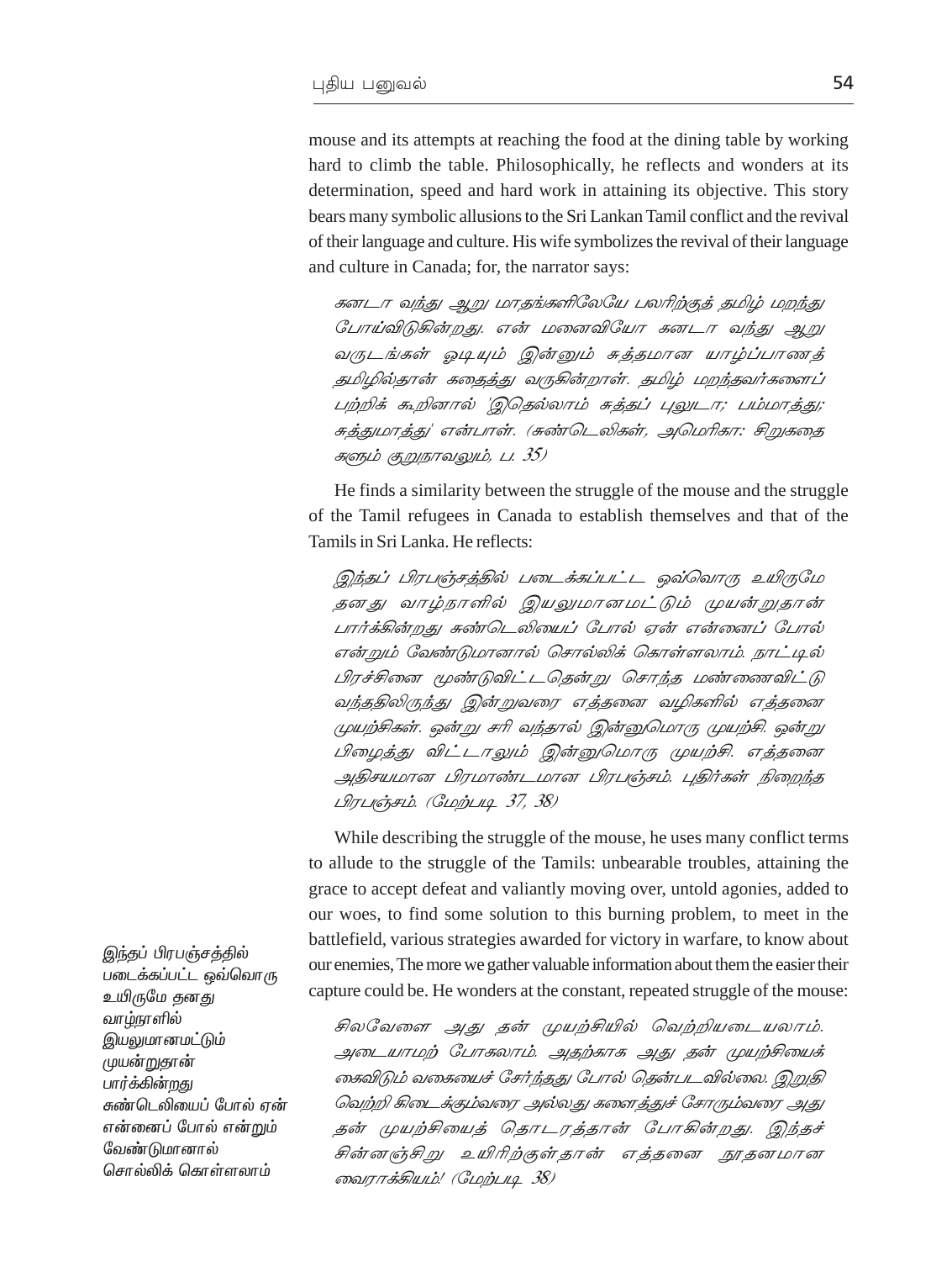The short story **'Where are you from?'** deals with the critical issue of political alienation. The immediate question the 'native' White Canadians the immediate question ask whenever they meet asylum-seekers is, "Where are you from?" Here too, the narrator, a taxi owner cum driver, encounters two 'natives' asking this question. The narrator, now a Canadian citizen in a legal sense-it has been ten years since he came from Sri Lanka-is sickened by this socio-culturally painful question, which reminds him of the bitter truth that the immigrants don't belong to this land. He does counteract the natives by asking them the same question, for they too came here as settlers some centuries ago. However, while attempting to reveal the bias of the 'natives' towards the non-natives in terms of the land of origin, the writer also wants to reveal another hard fact-that the recently settled asylum seekers too are biased because they ask the same question when they meet a fellow immigrant from Sri Lanka; thus exposing the fact that they do not identify themselves with the land in which they have settled. The writer might indeed be warning us that "unless identity politics can transcend the nation, escaping the bounds of the homeland, the radicalism of the challenge to old images and narratives is critically constrained within the assumption of nationalism" (Gilroy, 1993).

#### Conclusion

The hard, indigestible fact is that after having experienced discriminatory treatment on ethnic and racist lines in Sri Lanka, this Srilankan Tamil diaspora faces the same treatment again not only on ethnic and racist grounds but also on colour lines. This is the underlying cause for their positive as well as negative translocal political practices. On the whole, these prevalent conditions in Canada have made them feel culturally and politically alienated and induce them to engage in translocal nationalist practices which give vent to their pent up, suppressed feeling. However, the characters portrayed in these stories are located neither "here" nor "there" but in an increasingly hybrid space. Therefore, V.N. Giridharan's work is an instance of the new "intermittent time and interstitial space" in literary studies (Bhabha,1990).

Diasporic literary writing, therefore, has been a medium of relief for these culturally alienated. The literary writers too practise this translocal nationalism through their creative work. V.N. Giridharan's (2004) statement on his literary career provides an appropriate conclusion to the arguments of this paper:

 $\sigma$ அதேசமயம் எமது நாட்டுப் பிரச்சினைகளை மையமாக வைத்தும் என் படைப்புகள் எழுந்துள்ளன. இன்றைய புலம் ் பெயர்ந்த எமது தமிழ்த் தலைமுறையைப் பொறுத்தவரையில் புலம்பெயர்ந்த நாட்டுச் சூழலிற்கும் புலத்தின் நினைவுகளுக்கு பிடையில் அகப்பட்டு ஒரு வித திரிசங்கு வாழ்க்கை நடத்தும்

unless identity politics can transcend the nation, escaping the bounds of the homeland, the radicalism of the challenge to old images and narratives is critically constrained within the assumption of nationalism